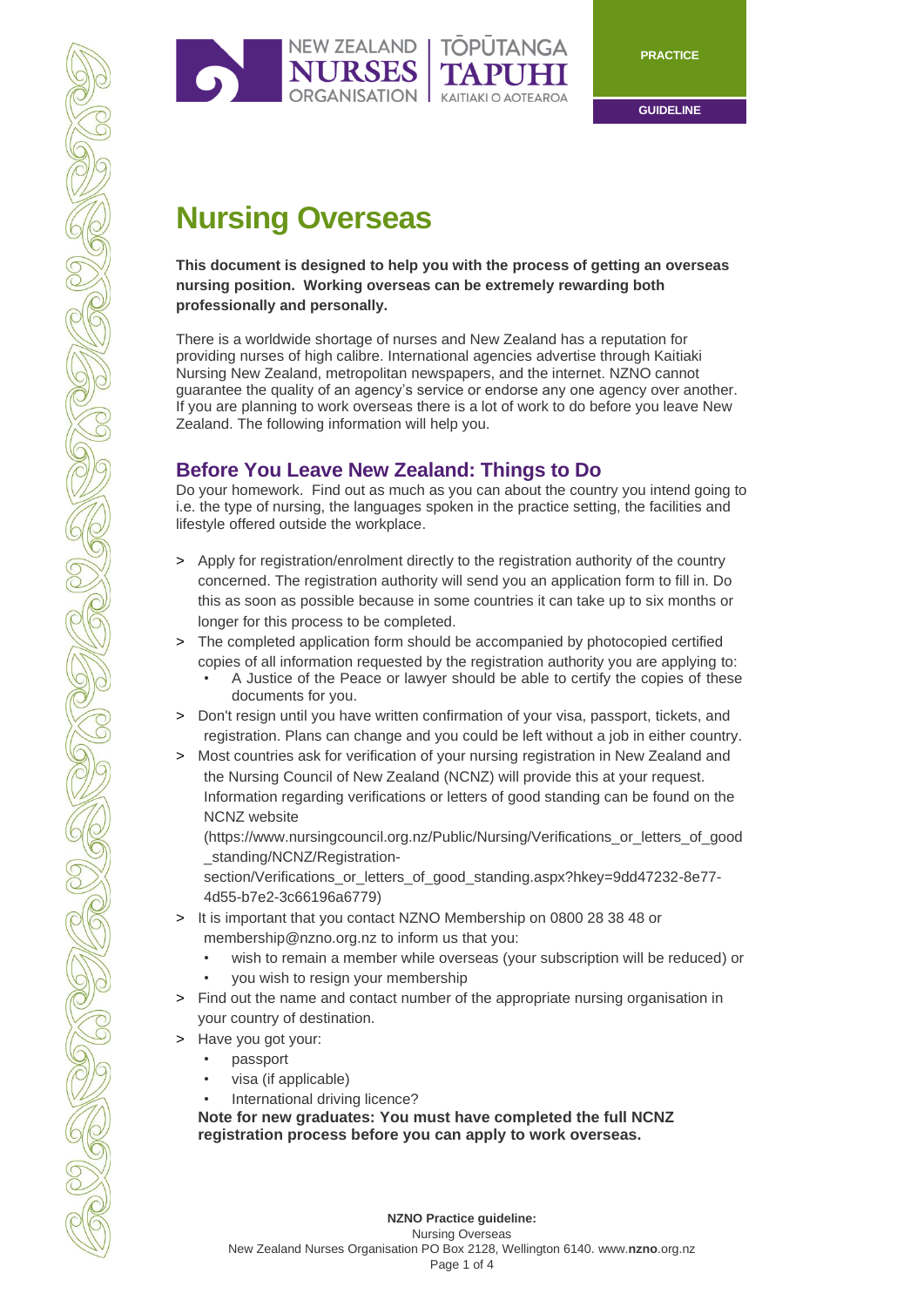## **Questions to Be Answered**

- > Do you speak the language and have an awareness of the social and cultural norms of the country you are intending to work in? Communication is key to the provision of safe healthcare. To practice safely, and effectively care for patients you should have a basic knowledge of the language of the country, and its culture and customs where you will be working. It is important to note that even in English speaking countries, terminology may be used differently.
- > Does the country you intend working in require a written exam e.g. United States and in Canada each province requires a written exam) and/or an English language qualification, e.g. IELTS.
- > Does the country have standards in terms of number of hours in a particular nursing area and types of experience? E.g. United Kingdom.
- > Does the country have an orientation requirement? Some countries require foreign nurses to work for a period in an orientation programme. You need to check at what rate you will be paid during this time.
- > How much does registration in another country cost?
- > Are you using an agency?
- > Agencies vary and you need to check out whether there is any advantage in using one. Questions to ask include:
	- What will the agency charge you?
	- What services can you carry out more cheaply yourself?
	- Will the agency pay your fare?
	- What sort of contract does the agency offer the employee/employer?
	- Will you be required to repay your fare if it is provided?
	- Will the employer provide accommodation and at what cost?
	- Is the accommodation furnished or unfurnished?
	- What happens if the agency/employer breaks its contract with you while you are in transit to your new country of work?

Further information related to nursing in another country can be gained from a variety of useful websites. These are some examples:

- > https://nurseslabs.com/want-nurse-abroad-6-things-must-know/
- > [https://www.transitionsabroad.com/publications/magazine/0403/working\\_abroad\\_as](https://www.transitionsabroad.com/publications/magazine/0403/working_abroad_as_a_nurse.shtml) [\\_a\\_nurse.shtml](https://www.transitionsabroad.com/publications/magazine/0403/working_abroad_as_a_nurse.shtml)
- > <https://www.nursingmidwiferyboard.gov.au/Accreditation/IQNM.aspx>
- > [https://www.nmc.org.uk/registration/joining-the-register/register-nurse](https://www.nmc.org.uk/registration/joining-the-register/register-nurse-midwife/trained-outside-uk/)[midwife/trained-outside-uk/](https://www.nmc.org.uk/registration/joining-the-register/register-nurse-midwife/trained-outside-uk/)
- > <https://nursing.jnj.com/work-in-the-united-states/>
- > <https://nursinglicensemap.com/states>

## **Once You Arrive at Your Destination**

For every job you should have a **contract of employment** signed by both parties. If you have arranged a job through an agency before you leave New Zealand, you should have this signed before leaving. Take a copy of this contract with you.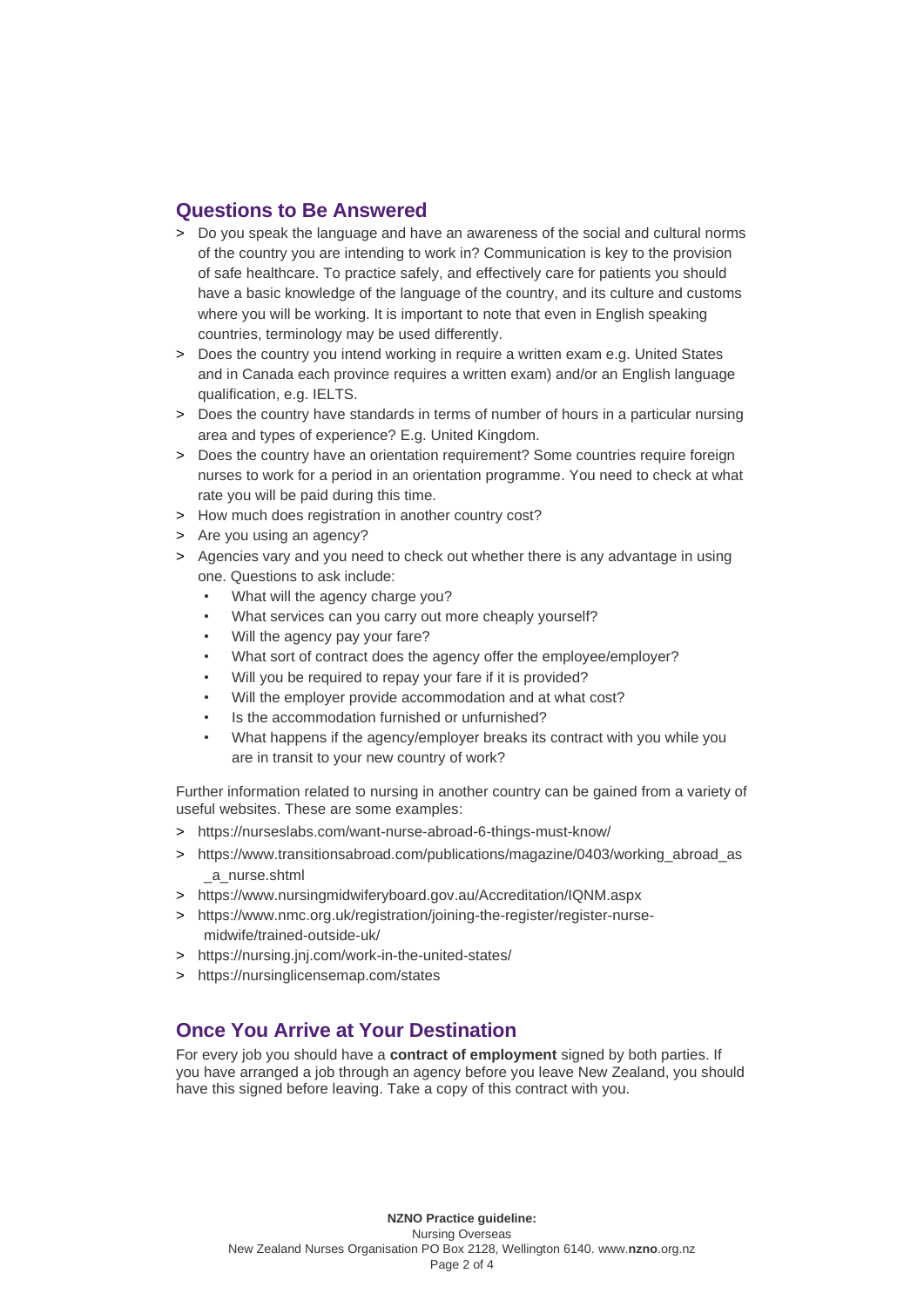Your contract should include:

- an offer and acceptance of the job
- specific details about the amount of money you will be paid, before and after tax
- what the job involves, type of nursing
- the hours you agree to work, e.g. 40 hours per week, 8 hours per day etc
- types of shifts you don't want to arrive and find you have agreed to do only night shifts
- overtime rates
- provisions for leave, e.g. parental, sick, holidays
- duration of contract
- who will you be responsible to and who will you supervise?

If it is indefinite:

- Can you and the agency get out of the contract?
- Is there an opt-out clause for emergencies?

#### **Indemnity Insurance Cover**

- The NZNO Indemnity Policy provides cover 24 hours/day, 7 days/week, on or off duty, anywhere in the world except the USA and Canada, and
- Where primary workplace is outside NZ, the NZNO recommends you arrange separate indemnity insurance

### **What Can You Do If You Need Help?**

- contact the local New Zealand Consulate
- the embassies/consulates of the country

## **Professional Association/Union Membership, and Sources of Information**

- The embassies/consulates of the country
- NZNO National Office, PO Box 2128, Wellington 6140, New Zealand. Ph: 0800 28 38 48 from within New Zealand or +64 4 499 9533 from another country, <https://www.nzno.org.nz/>
- Nursing Council of New Zealand, PO Box 9644, Wellington 6141, New Zealand. Ph: 04 385 9589 from within NZ or +64 4 385 9589 from another country, [https://www.nursingcouncil.org.nz/Public/.](https://www.nursingcouncil.org.nz/Public/)

### **When You Return to New Zealand**

- Rejoin NZNO (or if still a member update your contact details and membership status).
- Let NZNO know of any difficulties you had. We can then warn other nurses.

*Remember the experience of nursing and living in another country can be invaluable but New Zealand needs you to bring that knowledge and experience back to New Zealand.*